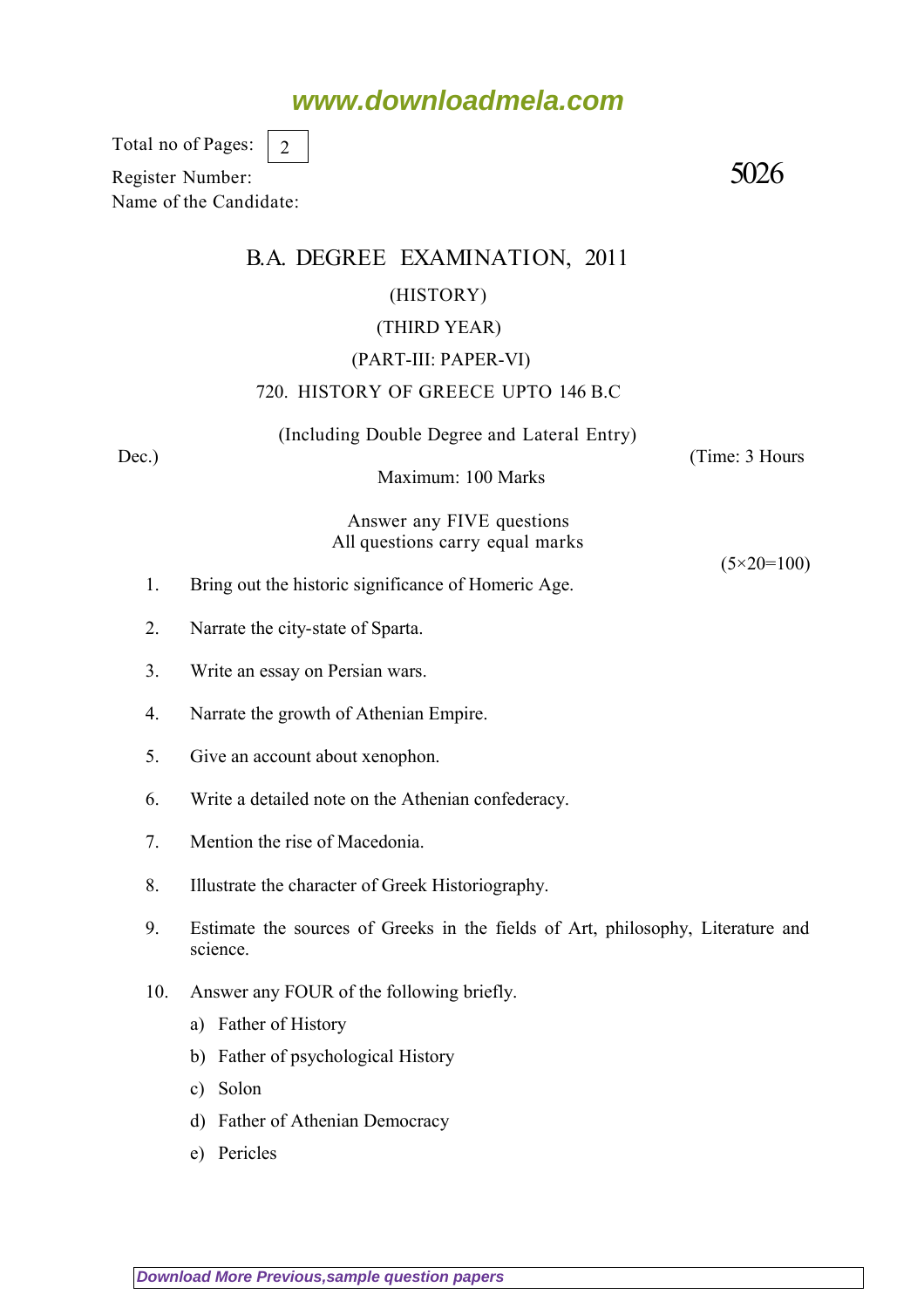**www.downloadmela.com**

f) Seven sages

jkpHhf;fk; vitnnaDk; Ie;J tpdhf;fSf;F tpil jUf (5*×20=100)* midj;J tpdhf;fSf;Fk; rk kjpg;bgz;fs;

- 1. nAhkh; fhyj;jpa tuyhw;W Kf;fpaj;Jtj;ij btspf;bfhzh;f
- 2. !;ghh;l;lh efu murpidg; gw;wp tpthp
- 3. ghurPfg; nghh;fs; gw;wp fl;Liu vGJf
- 4. Vnjdpa nguurpd; tsh;r;rpia tpthp
- 5. brndhgd; gw;wp Fwpg;g[ tH';Ff
- 6. Vnjdpa Tl;likg;g[ gw;wp tphpthd Fwpg;g[ vGJf
- 7. khrpnlhdpahtpd; vGr;rpapid TWf
- 8. fpnuf;f tuyhw;W Kiwapaypd; Fzhjparj;ij vLj;Jf; fhl;Lf
- 9. fiy/ jj;Jtk;/ ,yf;fpak; kw;Wk; mwptpay; Jiwfspy; fpnuf;fh;fspd; nritfis kjpg;gpLf
- 10. fPH;f;fz;ltw;Ws; VnjDk; ehd;fpidg; gw;wp vGJf m) tuyhw;wpd; je;ij
	- M) cstpay; tuyhw;wpd; je;ij
	- ,) nrhnyhd;
	- <) Vnjdpa #dehafj;jpd; je;ij
	- c) bghpf;yp!;